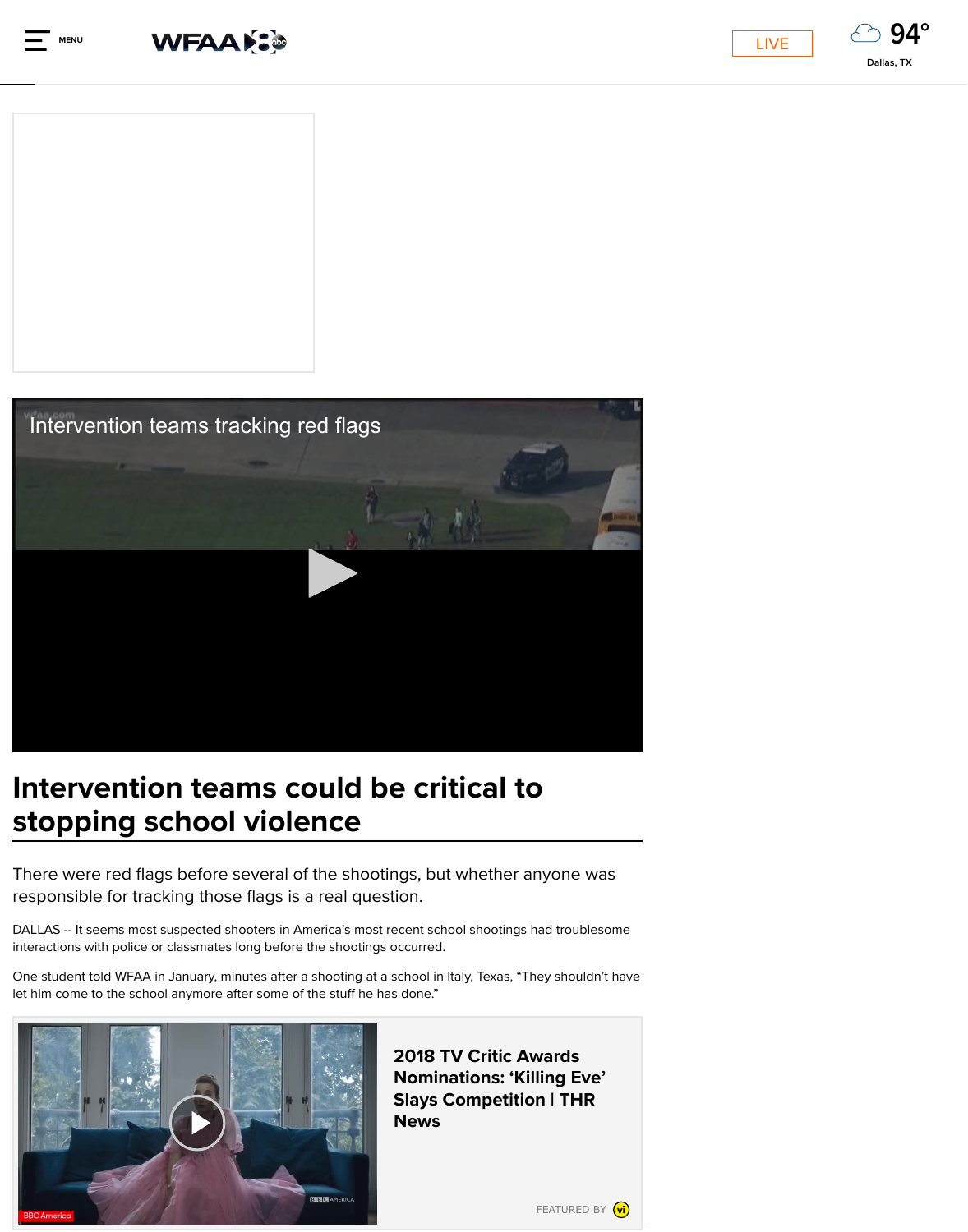

hospitalization

Zacharias says every week, the UTD team helps students get counseling or medication or  $\sim$  medication or even

"It's just not realistic realistic to approach everything with a machine or with technology. hands on approach, there is got to behavioral intervention," he said.

pre**vention the contract of harm."** 

"It's a very difficult problem and it's going the solve the problem. thin I believe, and many others believe, can really have an impact on identifying

**You May Like** Sponsored Links by Taboola and Sponsored Links by Taboola and Sponsored Links by Taboola and Sponsored Links by Taboola and Sponsored Links by Taboola and Sponsored Links by Taboola and Sponsored Links and S

*© 2018 WFAA*

**Homeless Cat Refuses Food Unless It's In A Bag Until One Day Rescuers Follow Her And See Why**

**Boredom Therapy**

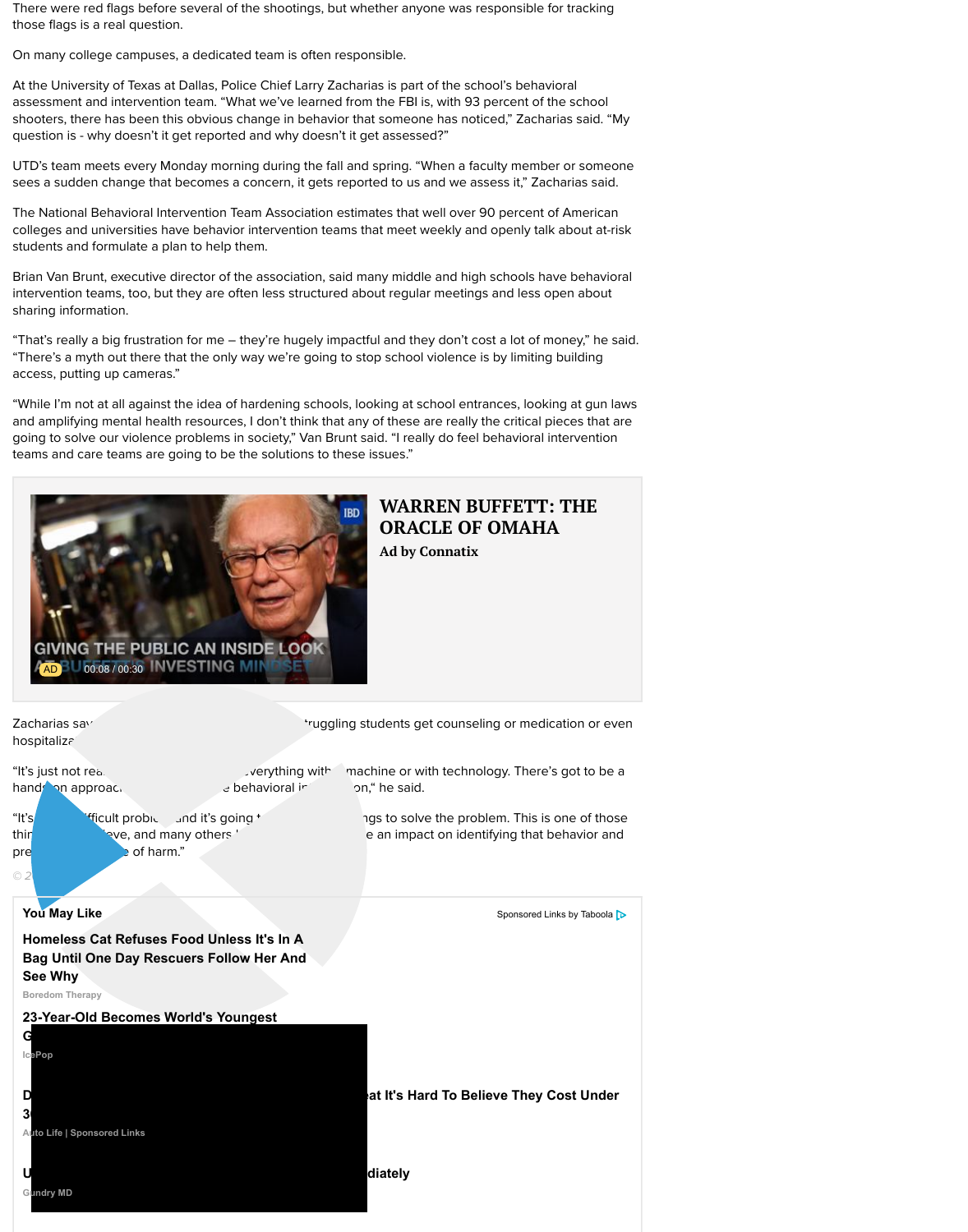#### **[Meal Kit Wars: 10 Tested & Ranked. See Who Won](http://clknext.com/path/lp.php?trvid=10299&trvx=b3fadd58&cid=154&utm_term=tegna-wfaa&taboolaclickid=CjBlYmYyMDViZS0wMjUxLTQ2MzYtOTMzYi1mMDVhYWViZDY0ZjktdHVjdDI2NjFjNmMSG21vYm54LWhlYXJ0aGVhbHRoZGFuZ2Vycy1zYw)**

**Top 10 Best Meal Delivery**

#### **[Born Before 1967? Claim These 19 Senior Rebates Now](https://v12.getphotostick.io/blog-photo-catastrophe-native/?gusalespopup=0&guheader=0)**

**Life'd**

## **[Gorgeous Pictures of the Royal Couple Together](http://ylnk.io/?campaign=us-tb-yg-suvs-web&adgroup=native&imp=46577&keyword=tegna-wfaa)**

**StyleBistro**

### **[Terrified Bunny Left Alone With Cat Who Does The Unexpected](https://www.fetcharate.com/pa/?tg_ref=t1febpron&pag_ref=tabhar&csg_ref=c_4140&camp_id=if_state_will_pay_off_your_mortgage_if_you_have_no_missed_payments&keyword=moneytower&sub2=tegna-wfaa&city=$%7Bcity:capitalized%7D$)**

**Fallbrook24/7**

### **[The 25 States That No One Should Ever Retire In](http://rwu51l9u.travelfuntu.com/entertainment/perfectly-timed-sports-photos/?utm_campaign=SAFE%20MSN%20Sport%20Winter%20-%20Desktop%20USA&utm_source=taboola&utm_medium=tegna-wfaa&utm_term=This+Photo+Has+Not+Been+Edited%2C+Look+Closer&utm_content=http%3A%2F%2Fcdn.taboola.com%2Flibtrc%2Fstatic%2Fthumbnails%2F9888df7988224019efe293970e85a592.jpg)**

**MoneyWise.com Report**

## **[Cowboy Boot Lovers Are Going Crazy Over This New Brand](http://drmartypets.com/cmd.php?ad=874199&utm_source=taboola&utm_medium=referral)**

**[Tecovas Handmade Boots](http://track.zaptrk22.com/15e179d9-e494-4304-8824-3875e788f0ed?utm_campaign=%7Bcampaign%7D&utm_site=tegna-wfaa&utm_thumbnail=http%3A%2F%2Fcdn.taboola.com%2Flibtrc%2Fstatic%2Fthumbnails%2F324092a3045d8410327e89416054d3d3.png&utm_title=New+Rule+Leaves+Florida+Drivers+Fuming&ang=ang1&angad=ad2&utm_source=taboola&utm_medium=referral)**

 $\frac{9}{6}$